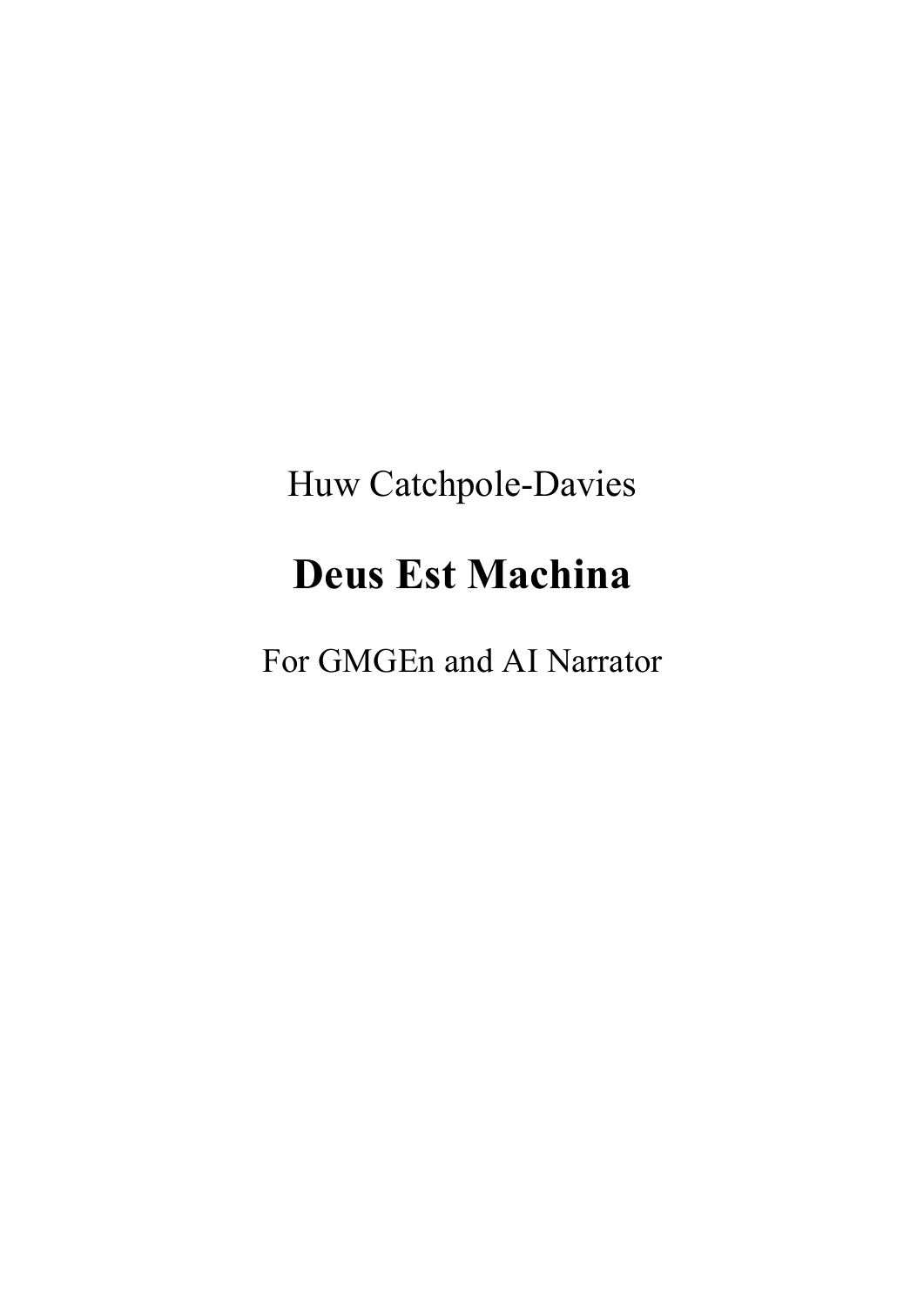#### Deus Est Machina (a.k.a. NARRATIVE SYSTEMS) Preface

*A video programme note for this work can be found on the accompanying DVD. The video discusses all the detail that can be found here.*

This work was designed to exploit the GMGEn (Game Music Generation Engine) instrument that is described during Chapter Two of the critical writing submission accompanying this portfolio of musical works.

The instrument is designed to accompany scenes with short-term (less than two minutes) musical personalities (described in Chapter Two of the critical writing submission) which are generated on-the-fly by the program. The instrument can also dynamically transition between these musical personalities through path-finding mechanics I designed into the program. These mechanics traverse the musical space between styles to create an unbroken through-composed generative work of automatic music. Described further in Chapter Two of the critical writing submission are the processes involved in the creation of the underlying engine as well as some of the artistic constraints and freedoms I have imposed on the instrument. Important in this discussion is the chance for unsuccessful transitions and the artistic choice behind not creating an engine capable of purely "successful" transitions (this discussion can be found final paragraphs of Chapter Two of the accompanying critical writing submission).

On top of this instrument is a narrative of my own creation. The narrative is designed to have a non-linear structure and to take the player to specific locations. Due to the non-linear structure, many concerns had to be taken when writing a nonlinear narrative that inevitably must be heard linearly. I found a solution to this chiefly

i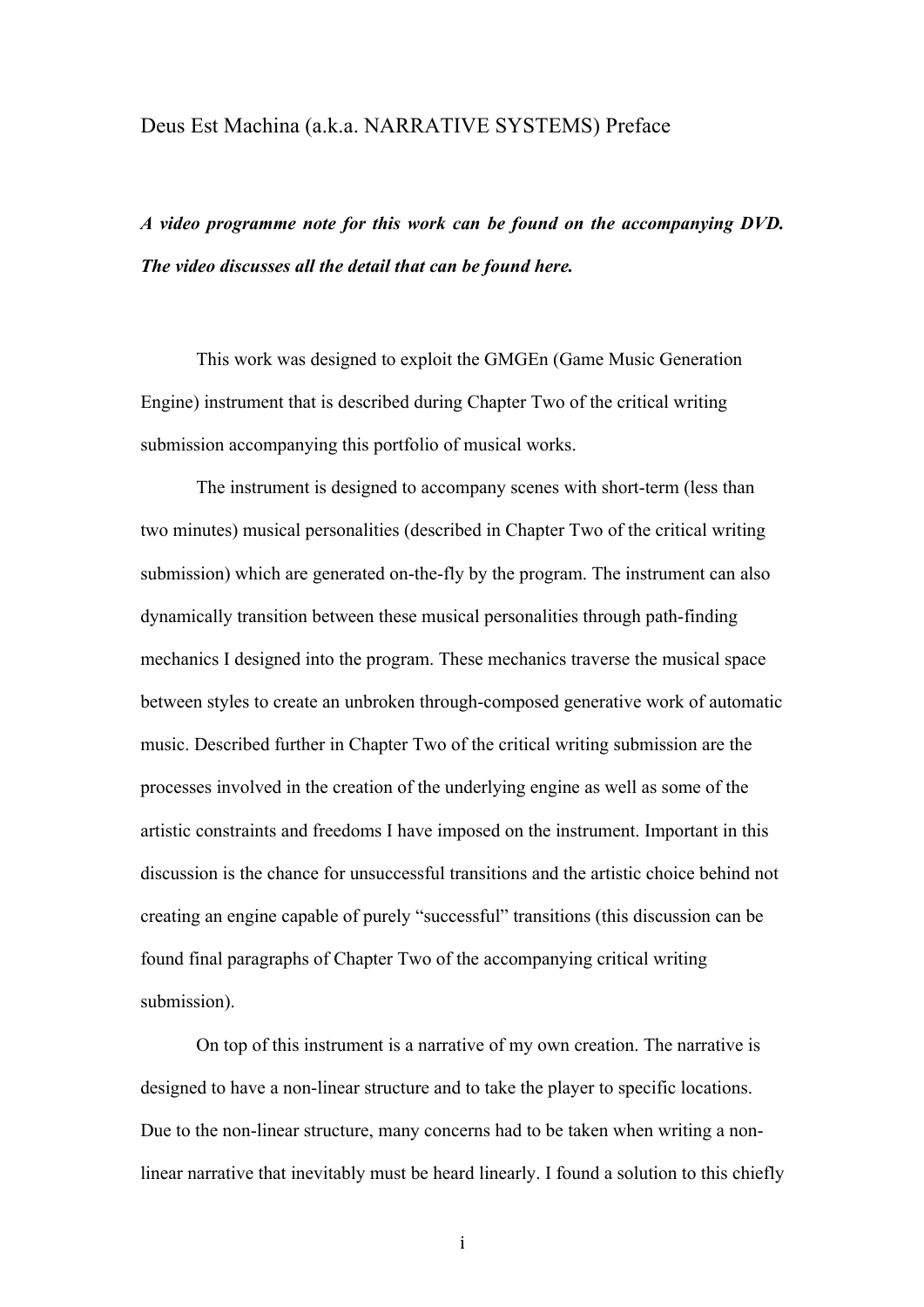in creating a predominance of descriptive passages rather than expositional portions in the writing. These descriptive passages directly exploit the state-based nature of the accompanying GMGEn instrument. While greater narrative exposition would have required generating music capable of directly following the, what here would be temporally indeterminate action, conversely creating largely descriptive passages of text supported the descriptive scene-painting output of GMGEn.

The visual design concept for this work is reminiscent of JRPG's of the late 80s and early 90s, which I played in my youth. The player is shown scrolling passages of text, which they read to garner information about the imagined world of the narrative, while accompanied by music generated by GMGEn. In this format the player has the choice to move on through the text at their leisure, by clicking CONTINUE buttons. In other words, this text can now be read, or reread, by the user at any speed. This creates a atmosphere and temporal space in which the musical generation of GMGEn can thrive.

While this work fully utilises GMGEn's functionality in generating static material and triggered transitional material, I also believe it's successful at invoking the god in the Machine, which can be read on several levels. In a self-referential way PAMiLa *is* the titular machine of the story while also being that story's fictional creator, its 'god'. This functions within itself (the piece: *Deus Est Machina*) and without by reinforcing the meta-narrative of PAMiLa as flawed storyteller to the onboard pilot (you, the listener). You may interact with the work in some scenes allowing you to decide your choice of exploration; however, it is the AI (PAMiLa) who will decide your ultimate fate throughout the story. Some sections of the narrative form a mobile structure and some are branches of potential options, which

ii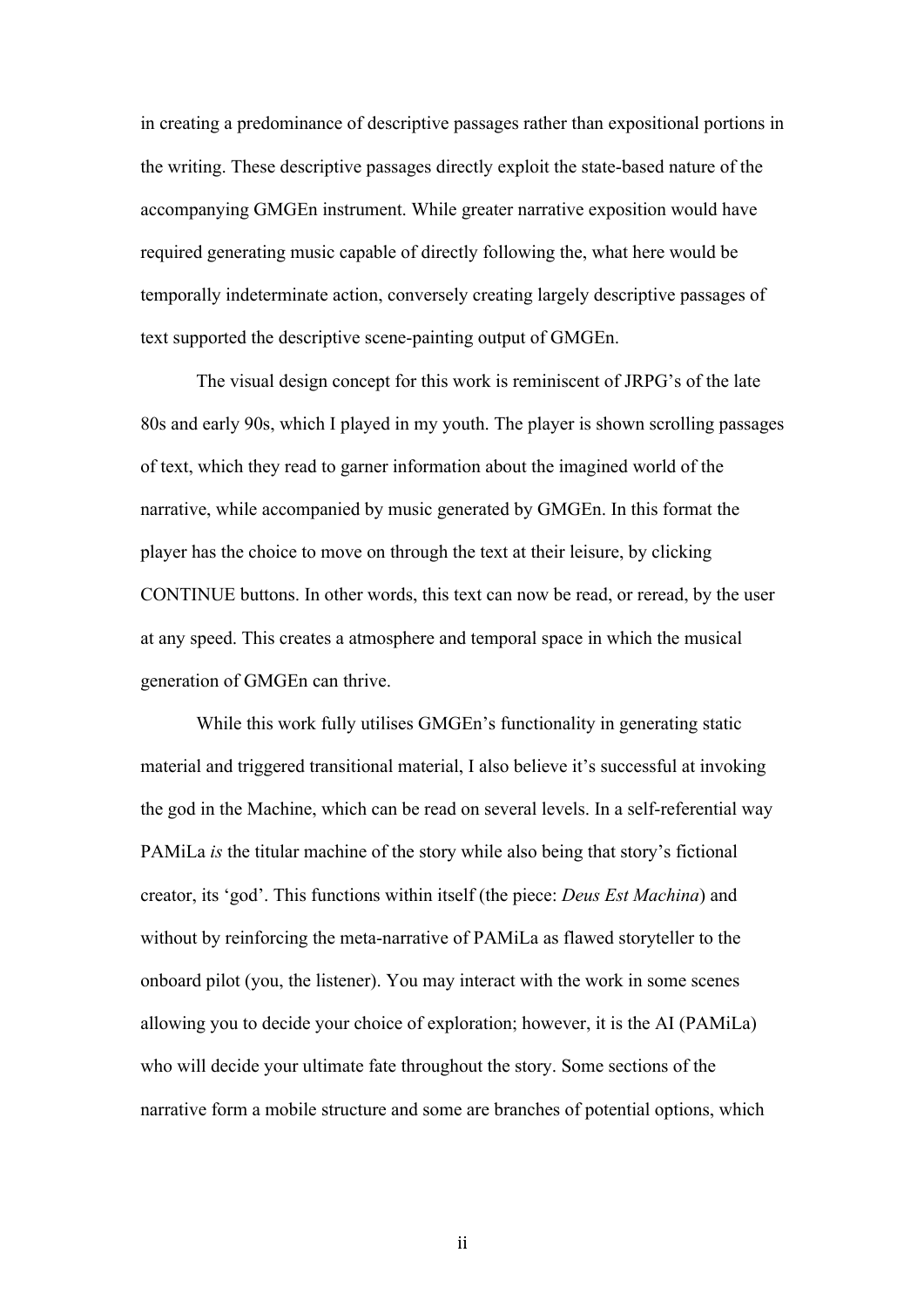are decided by the listener. A detailed version of the sections and their structure are provided in the score with a full narrative script (of all possible options) also included.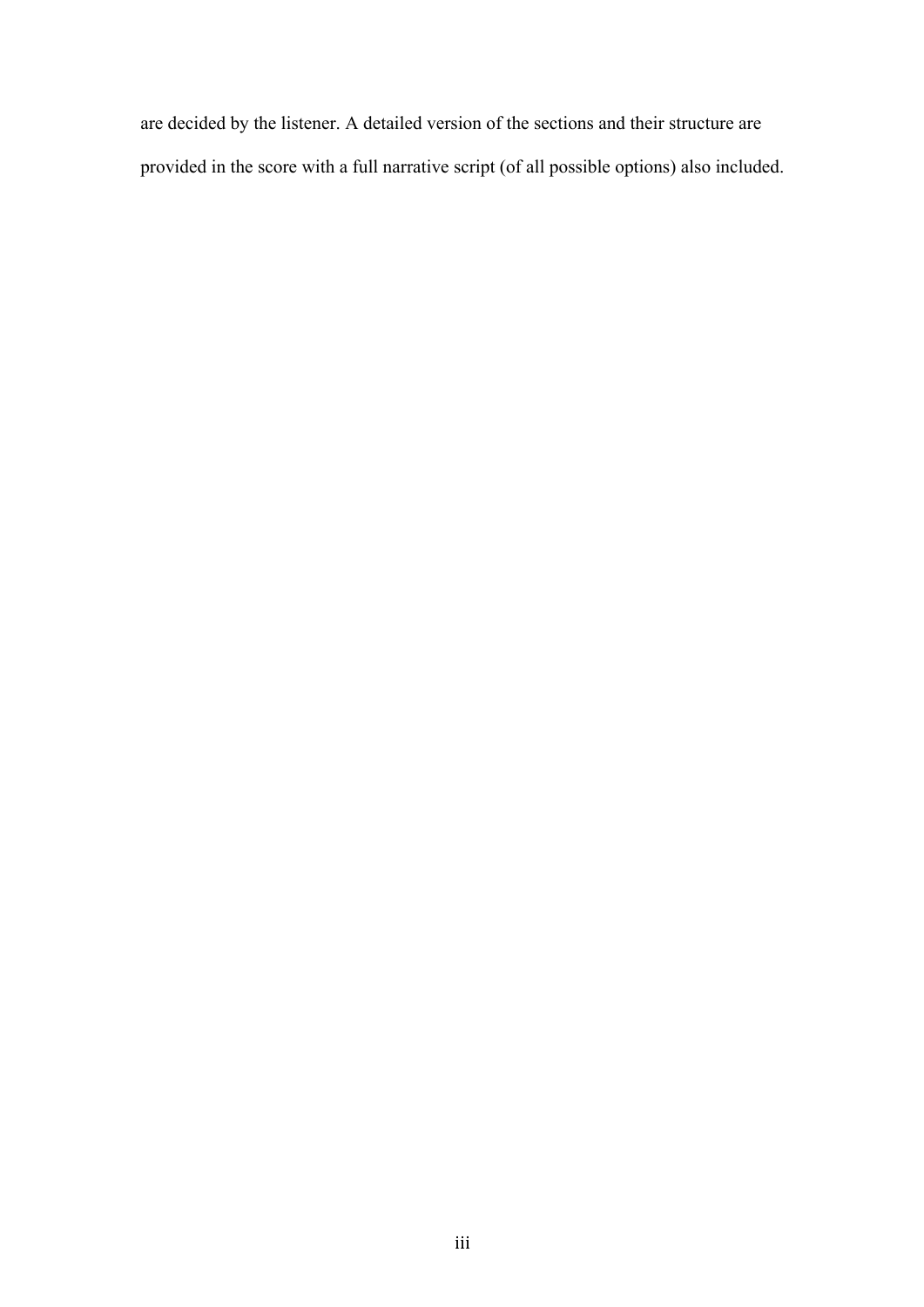# Deus Est Machina Score **Deus Est Machina Score**

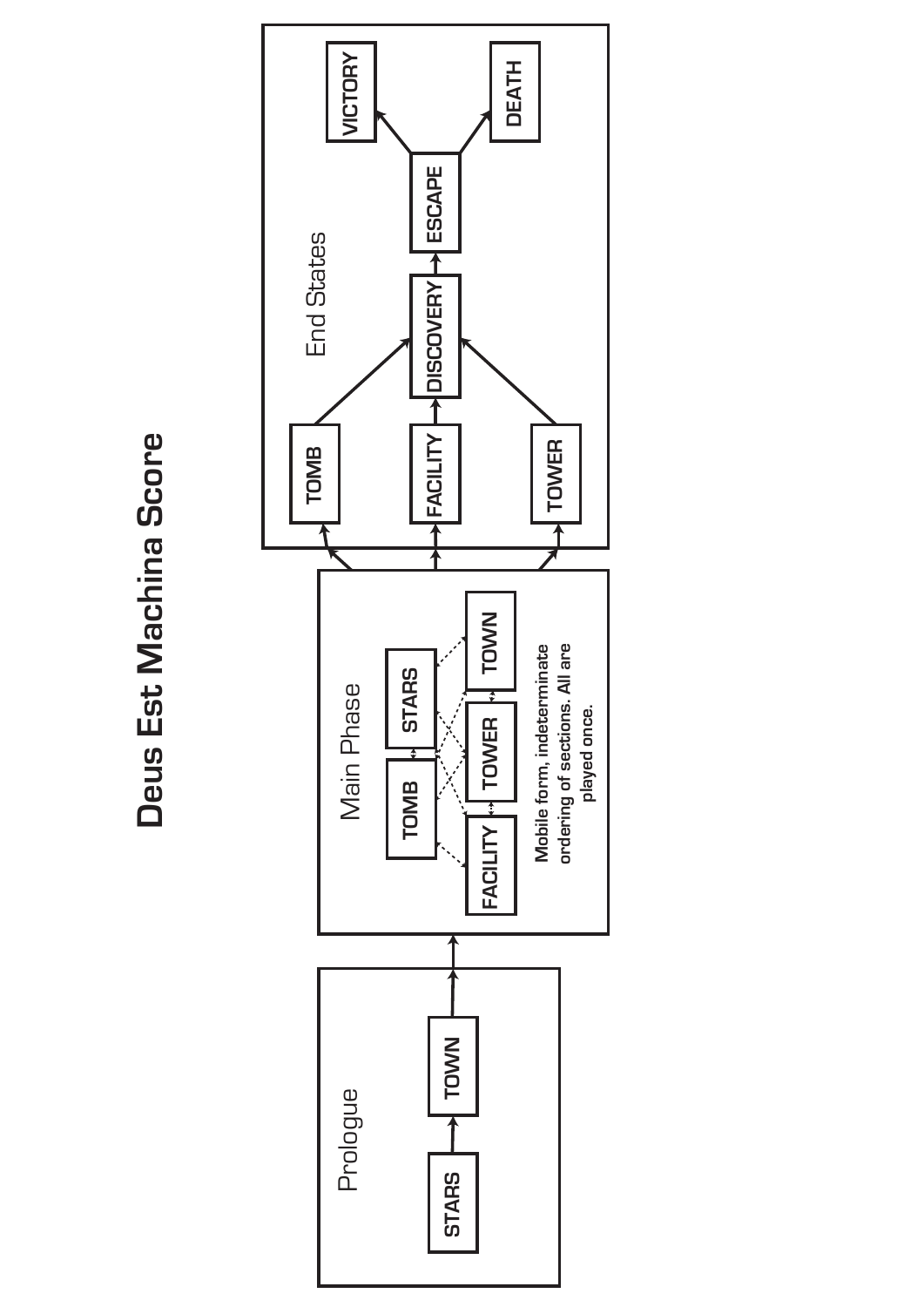## Deus Est Machina - Full Script

5555555555555555555555555555 5555555555555555555555555555

## Start

<mark>-------------------------</mark> <mark>-------------------------</mark>

## STARS

#### START\_STARS\_BEGINNING

Your trance breaks as the fluid shards of light ripple across your skin. The realfire is a welcome pause from the trek of the last few days. The brotherhood of rock and ice, and more rock, that was the spinward mountain pass, gave little chance for even the most seasoned of adventurers to let their mind wander as freely as that mind might wish. Lying back, the sky-lights resonate with the same crackles and ripples as your own light, making the sky-lands seem far closer than you know they are. Surely, your fire must seem like any other sky-light to a being on the other side of the sky. The vast chasms of distance are less than a single step in thought. The pinpoint of light, its own sky-light, that was your goal a few days ago is now just at the bottom of the, by day, lush green valley. The inverse curvature of the earth allowed you to watch the town gradually ease closer as you traversed the pass. The same curvature now rewards you a second time with a view of the infinitely nestled valley town. It's true that any point on the surface of this world is infinitely nestled, however, with the quilting of the surrounding farmland and the geography of the slow, pillow, valley, this town seems to be curled up drifting to sleep. The town's lights deeply breathe their own display across the sky. One which your own fire cannot compete with.

#### START\_STARS\_T

Not only in exploration has your quest brought you to this town. Many years ago in a tavern far anti-spinward you heard tales that an artifact of the worldbuilders existed beyond the spinward mountains. An old companion once told you that "the greatest sky-rivers all start at the smallest source". In fact, he was wrong, all rivers, great and small, start from the everfalls, the point at which the gravity, due to the spin of the world, is zero and the floating falls find flow from vacuum. While his science was incorrect, his message was sound. Its essence brimmed of discovery. You'd even told some of the children back home your own version: "the smallest clues yield the greatest treasure", and you'd tried to live your life by this mantra. This artifact needed to be discovered! The next morning you would ask around town for information.

#### START\_STARS\_M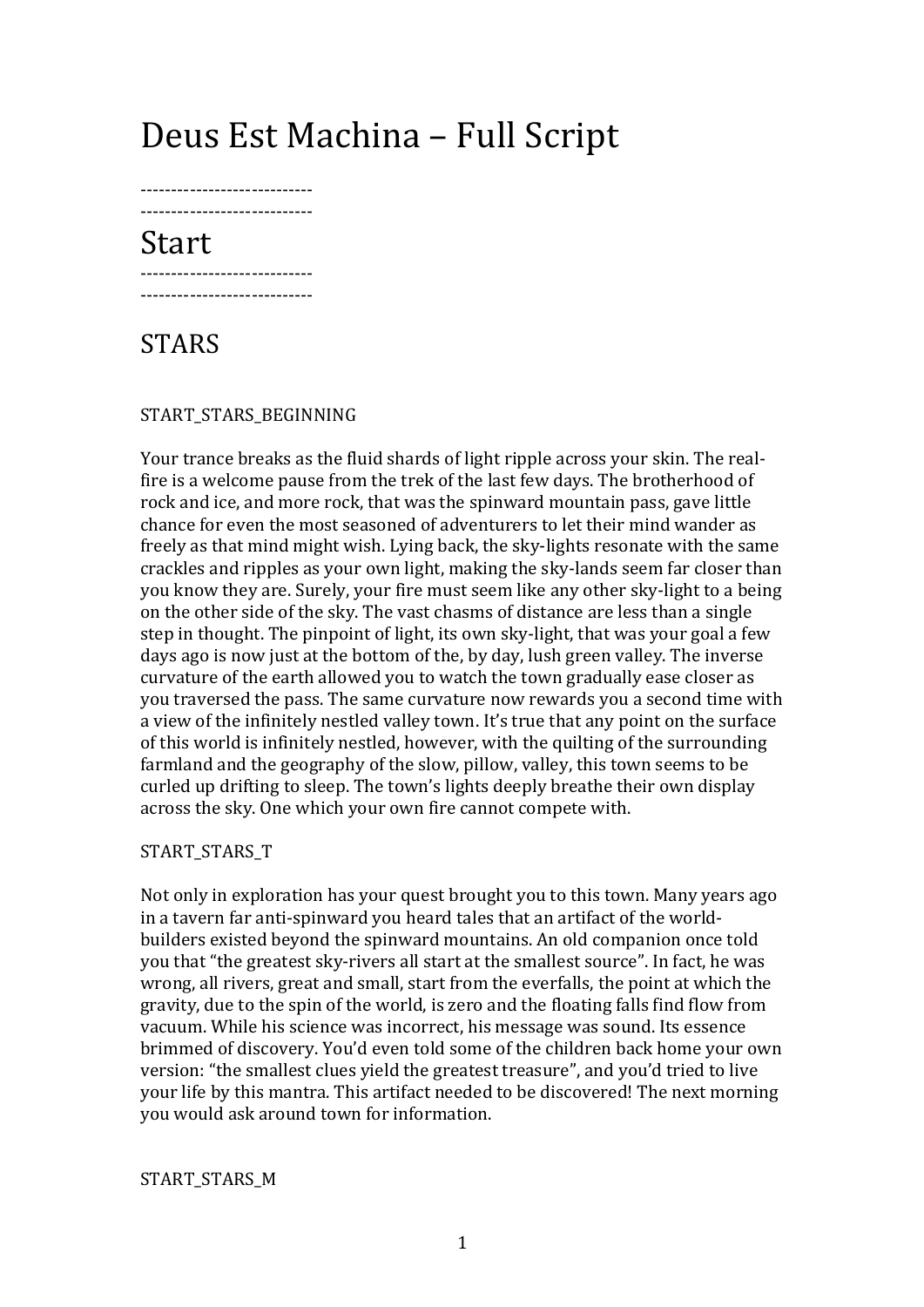Not only in exploration has your quest brought you to this town. Many years ago in a tavern far anti-spinward you heard tales that a deranged sentinel of the world-builders existed beyond the spinward mountains. The tale went that its decayed, or simply bored, artificial intelligence had maligned the second evolution of life on the world and that it would occasionally appear as a reaper of destruction. An old companion once told you that "the greatest sky-rivers all start at the smallest source". In fact, he was wrong, all rivers, great and small, start from the everfalls, the point at which the gravity, due to the spin of the world, is zero and the floating falls find flow from vacuum. While his science was incorrect, his message was sound. Its essence brimmed of discovery. You'd even told some of the children back home your own version: "the smallest clues yeild the greatest hunts", and you'd tried to live your life by this mantra. This creature needed to be hunted! The next morning you would ask around town for information.

5555555555555555555555555555

## TOWN

#### START\_TOWN\_BEGINNING

You woke just before the sunlight breached the enormous two-thirds spherical shell surrounding the sun. The shell gave the world day and night. In more ancient times, people had thought the shell was a giant bird, a phoenix, clinging to the sun for warmth before its rebirth. They'd named the bird Arqx, the great phoenix. Though unworthy of such a romantic name, the shell inherited it from the bird. The lights were still on in the town and you begin to pack up and leave for the day.

#### START\_TOWN\_T\_INFO\_1

Later, over a drink, you strike up a conversation with the barman of the central tavern who informs you that the rumour of the world-builder artifact is very well established in town. He explains that he's heard many locations mentioned where the artifact might be found, however, the one that seems to be the most frequent is that of the research station located beneath the town itself. The town's scientifically inclined had ongoing expeditions into the further depths of the world-builder facility. Intrigued, you quickly finish your drink to discover more.

#### START\_TOWN\_T\_INFO\_2

After a short walk through the streets, you take the opportunity to ask a young lady for information on the artifact. Though back home, a stranger would be greeted with mild discomfort and suspicion she seems to happily oblige by pointing towards a tower, slightly node-spinward over your shoulder. For some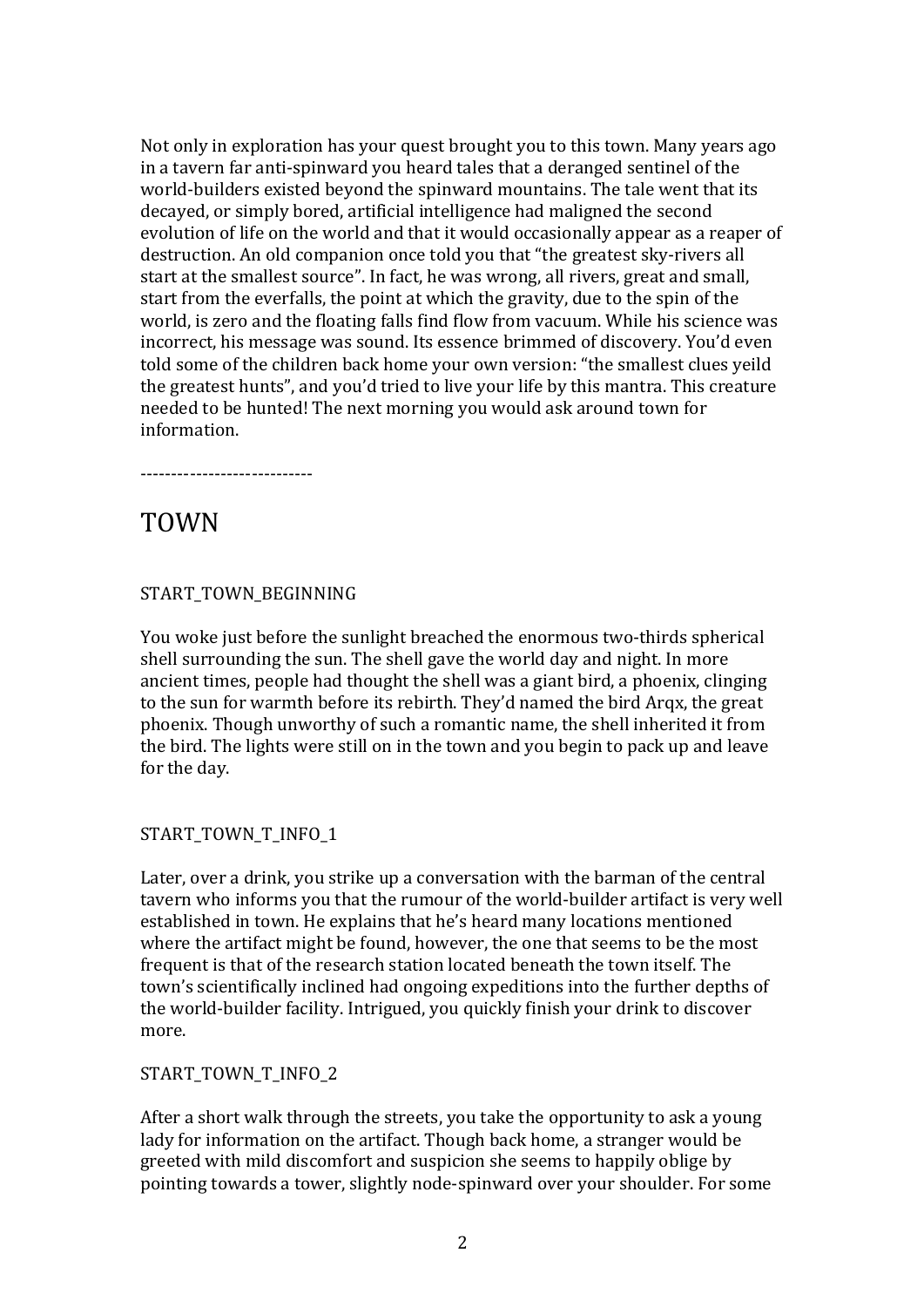reason you'd not noticed it before. The tower was quite tall and extremely thin, needle-like, reaching Arqxward, with a very minute thickening of the support at the bottom. You wondered whether some illusionary optical property had been the reason for your previous blind spot. It did seem vaguely translucent like a massive salt crystal. Perhaps this was excuse enough. While you both bid farewell it was obvious that the lady's previous warmth seemed to have cooled.

#### START\_TOWN\_T\_INFO\_3

One of the largest buildings in town was the inn. You asked the keeper whether any other adventurers had sought the artifact. Some had, they said, but not for a while as several had gone missing while searching for a Tomb in a graveyard, slightly outside of town, directly antispin. You were initially unconvinced by this information as that was the direction which you had travelled into town. Surely you would have noticed the graveyard? On past adventures, you had shrugged off similarly inconsistent information only to find you were wrong later. The inner logician had learnt from this mistake! There *was* truth in tales. Onwards.

#### START TOWN M INFO 1

Later, over a drink, you strike up a conversation with the barman of the central tavern who informs you that the rumour of the world-builder Sentinel is very well established in town. He explains that he's heard many locations mentioned where it may be found, however, the one that seems to be the most frequent is that of the research station located beneath the town itself. The town's scientifically inclined had ongoing expeditions into the further depths of the world-builder facility. Intrigued, you quickly finish your drink to discover more.

#### START TOWN M INFO 2

After a short walk through the streets, you take the opportunity to ask a young lady for information on the Sentinal. Though back home, a stranger would be greeted with mild discomfort and suspicion she seems to happily oblige by pointing towards a tower, slightly node-spinward over your shoulder. For some reason you'd not noticed it before. The tower was quite tall and extremely thin, needle-like, reaching Argxward, with a very minute thickening of the support at the bottom. You wondered whether some illusionary optical property had been the reason for your previous blind spot. It did seem vaguely translucent like a massive salt crystal. Perhaps this was excuse enough. While you both bid farewell it was obvious that the lady's previous warmth seemed to have cooled.

#### START\_TOWN\_M\_INFO\_3

One of the largest buildings in town was the inn. You asked the keeper whether any other adventurers had sought the Sentinel. Some had, they said, but not for a while as several had gone missing while searching for a Tomb in a graveyard, slightly outside of town, directly anti-spin. You were initially unconvinced by this information as that was the direction which you had travelled into town. Surely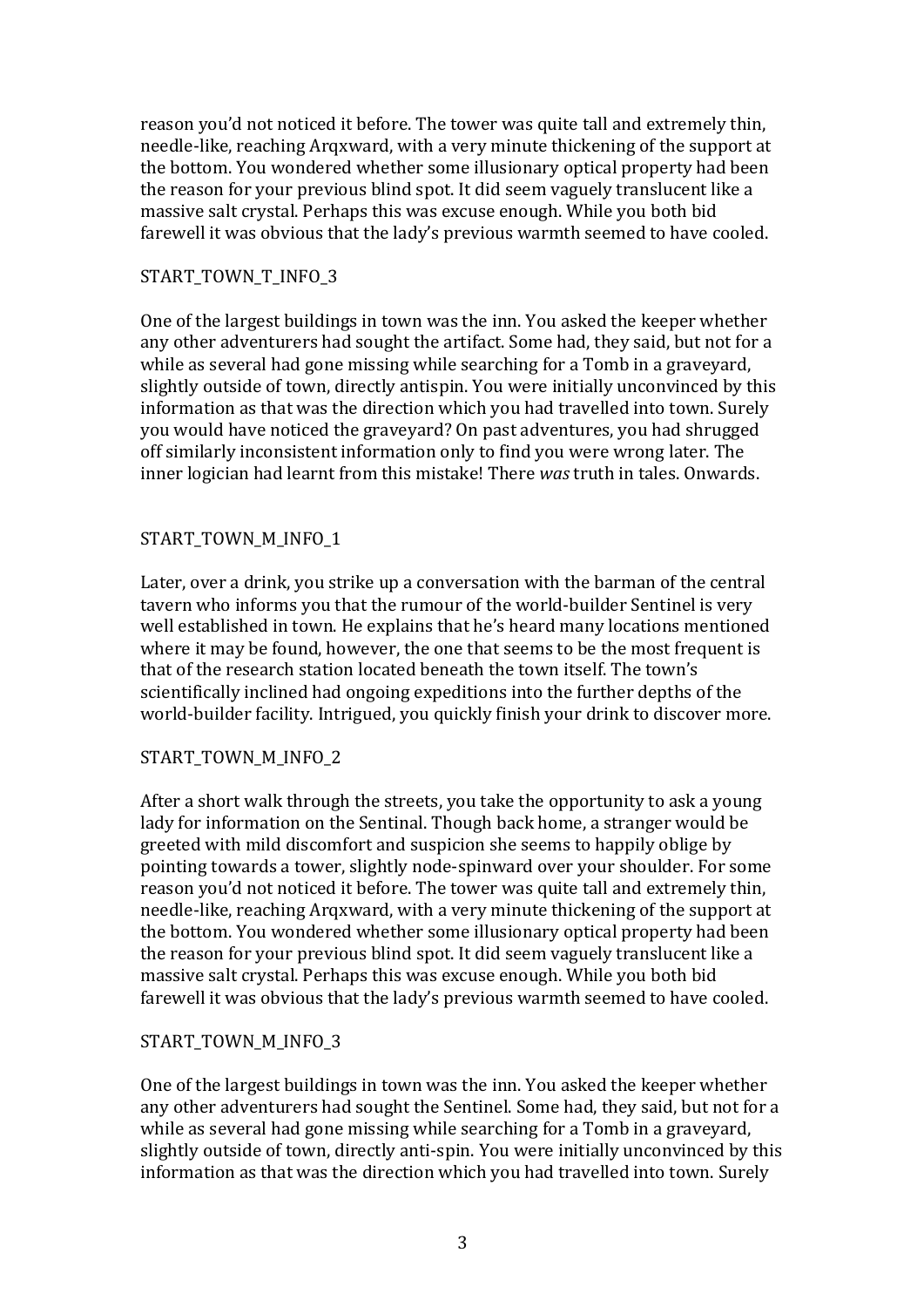you would have noticed the graveyard? In the past, you had shrugged off similarly inconsistent information only to find you were wrong later. The inner logician had learnt from this mistake! There *was* truth in tales. Onwards.

5555555555555555555555555555 5555555555555555555555555555

Generic!Main!Phase

<mark>-------------------------</mark> .......................

## STARS

MAIN\_STARS\_BEGINNING

Your rest is earned after the long day. You get a room in the town's inn.

#### MAIN\_STARS\_DESC\_1

Outside, the spin of the earth moves into the shadow of the sun-shell and the skylights are visible again. The faux-fire, flicker, of the town's lights reflect off the marble smooth floor of the street. While the stone resonates with the same lights the whole image is quite discordant to you. You always saw the combination of modern technology with ancient architectures as a clash, even if the faux-fire *was* an aesthetic nod to this past time. Nevertheless the same drowsy aura afforded each slab its slumber.

#### MAIN\_STARS\_DESC\_2

In your room, the walls were a soft milk blue with the same smooth marble texture matching the rest of the town. Considering its fieldy agricultural surroundings, you begin to really question the civic composition of the town. Soft quilted pastures and cold marble stone. You suppose it was intended to be an interesting artistic juxtaposition that perhaps was more concept than substance. Some kind of jewel of the grassy desert? You gauge your tiredness, and agree that an adventurer may know little about civic planning. Conceding, you think: perhaps those pastures wrapped around the cold stone and warmed it. You could see how they could be a complementary couple. Let the architects be architects.

#### MAIN STARS T PLOT 1

In your head you analyze some of the earlier clues. Why hadn't you noticed the crystal needle? How can you enter the deeper facility? Where was this Tomb? And which one was the Artifact in?

MAIN\_STARS\_M\_PLOT\_1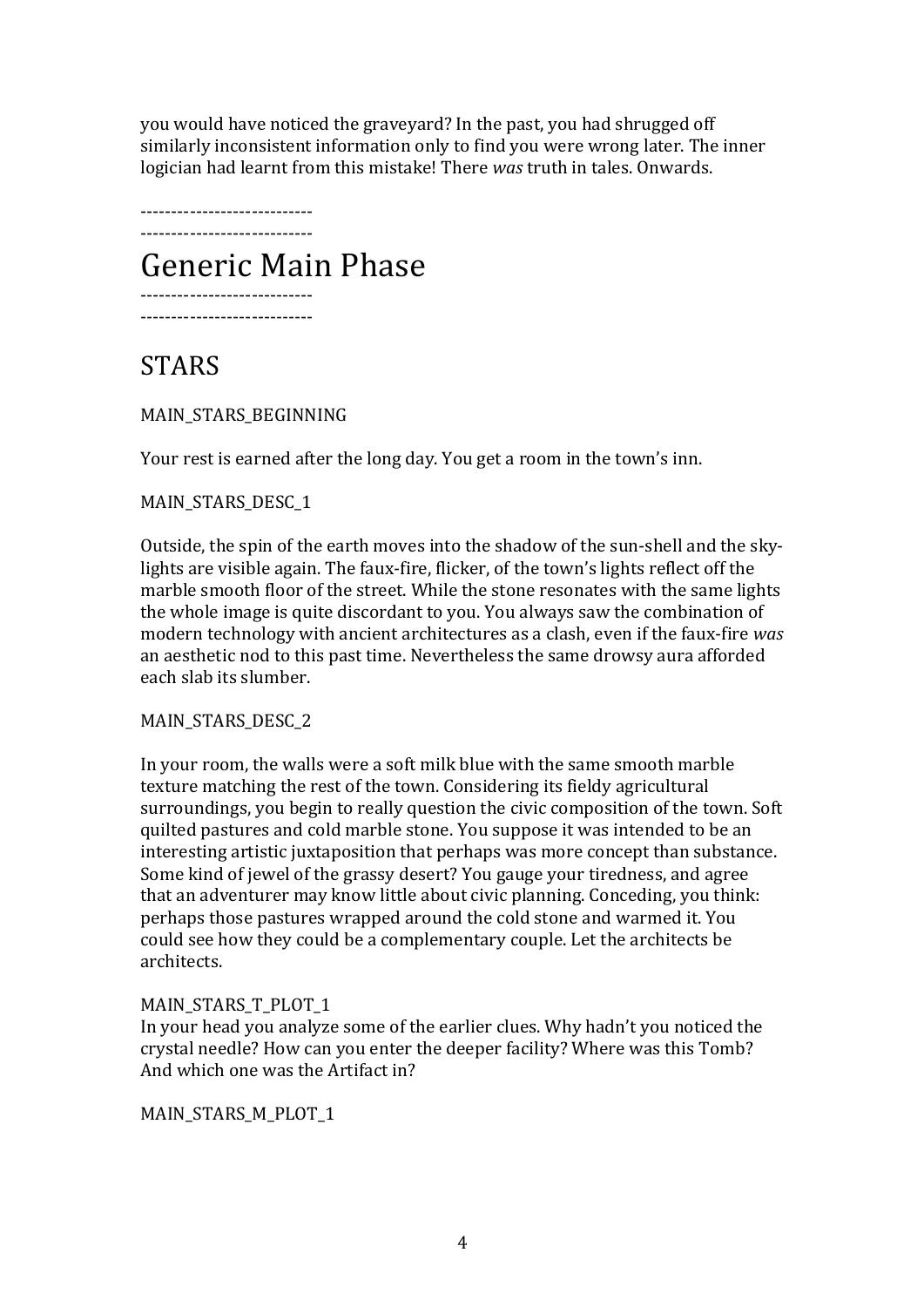In your head you analyze some of the earlier clues. Why hadn't you noticed the crystal needle? How can you enter the deeper facility? Where was this Tomb? And which one was the Sentinel in?

MAIN\_STARS\_EXIT

Rested you wake up, again before full day. While you decide where to go you have a small breakfast, provided by the inn. You were ready for the sun.

------------------------

### SERANADE

#### MAIN\_SERANADE\_BEGINNING

The task at hand seemed simple but the lack of clear objectives demanded more mental preparation.

#### MAIN\_SERANADE\_DESC\_1

Sanctuaries could be found in all towns and provided a place of mental relaxation. In the past these unique buildings had been used for religious purposes and thus many of the traditional behavioral conventions were observed. Silence, or at most whispering, was expected. Sometimes music could be heard, the dense marble walls here providing exceptional space for reverberation. While deserted, this town's Sanctuary was no different.

#### MAIN\_SERANADE\_DESC\_2

In the grand entrance of a relatively meek, pure white marbled building stood a tall and slim man with equally pure white attire. The man, flanked by the overly large, wooden, probably faux-wooden, doors crowned the entrance to Sanctuary. When passed the man would whisper: "You have found Sanctuary, and Sanctuary has found you", the stock phrase spoken to all, if any, visitors. Despite its tradition, the line was always welcome.

MAIN\_SERANADE\_TM\_PLOT\_1

Music had always helped you to defragment your thoughts and find your next move.

#### MAIN\_SERANADE\_EXIT

The emptiness of sanctuary absorbed the fog-hidden jagged edges in your thoughts. Now suitably refreshed, you felt able to continue with your quest.

5555555555555555555555555555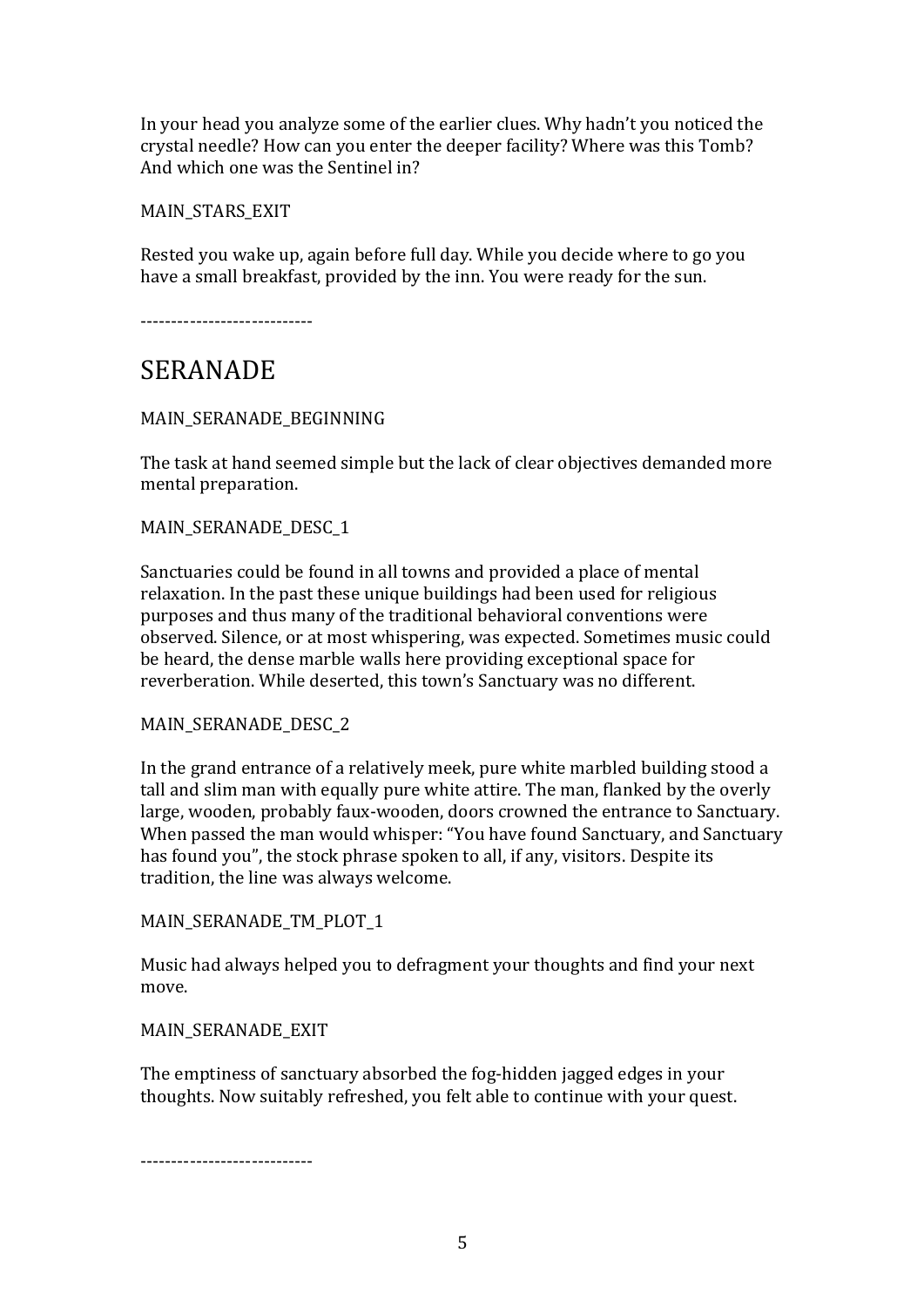## TOMB – CLOAKED!TOMB

#### MAIN TOMB BEGINNING

Your questioning of the inn keeper's clues aside, you went to check the location he described.

#### MAIN TOMB DESC 1

The air was filled with an abundance of aromas that mingled together in such rich ways to form continuum after continuum of different blends as you move closer to one source and away from another. The sources were varied sizes of yellow or purple ornamental faces as deep in hue as the aromas they produced. You assume these flowers must have been genetically enhanced to produce such powerful sensations.

#### MAIN\_TOMB\_DESC\_2

The headstones were varied in size, shape and colour. One was a giant everfallblue sphere, that was at least two-meters in diameter. Another had two tall cylindrical columns angled at about thirty degrees in a "V" shape with the point meeting at the ground. The top of these columns was deep red and flowed to bright yellow down the length of each column. The presence of gloom still seemed prevalent despite the garden's prismatics.

#### MAIN\_TOMB\_T\_PLOT\_1

After walking around the gravevard for a short time you do not notice any new leads towards the artifact, nor do you know why people supposedly ever went missing. You resign that this part of the inn keeper's story may have been sensationalized.

#### MAIN\_TOMB\_M\_PLOT\_1

After walking around the graveyard for a short time you do not notice any new leads towards the Sentinel, nor do you know why people supposedly ever went missing. You resign that this part of the inn keeper's story may have been sensationalized.

#### MAIN\_TOMB\_EXIT

You leave the graveyard wishing you'd listened to your initial inner trepidations about the information.

5555555555555555555555555555

## LAIR – CRYSTAL NEEDLE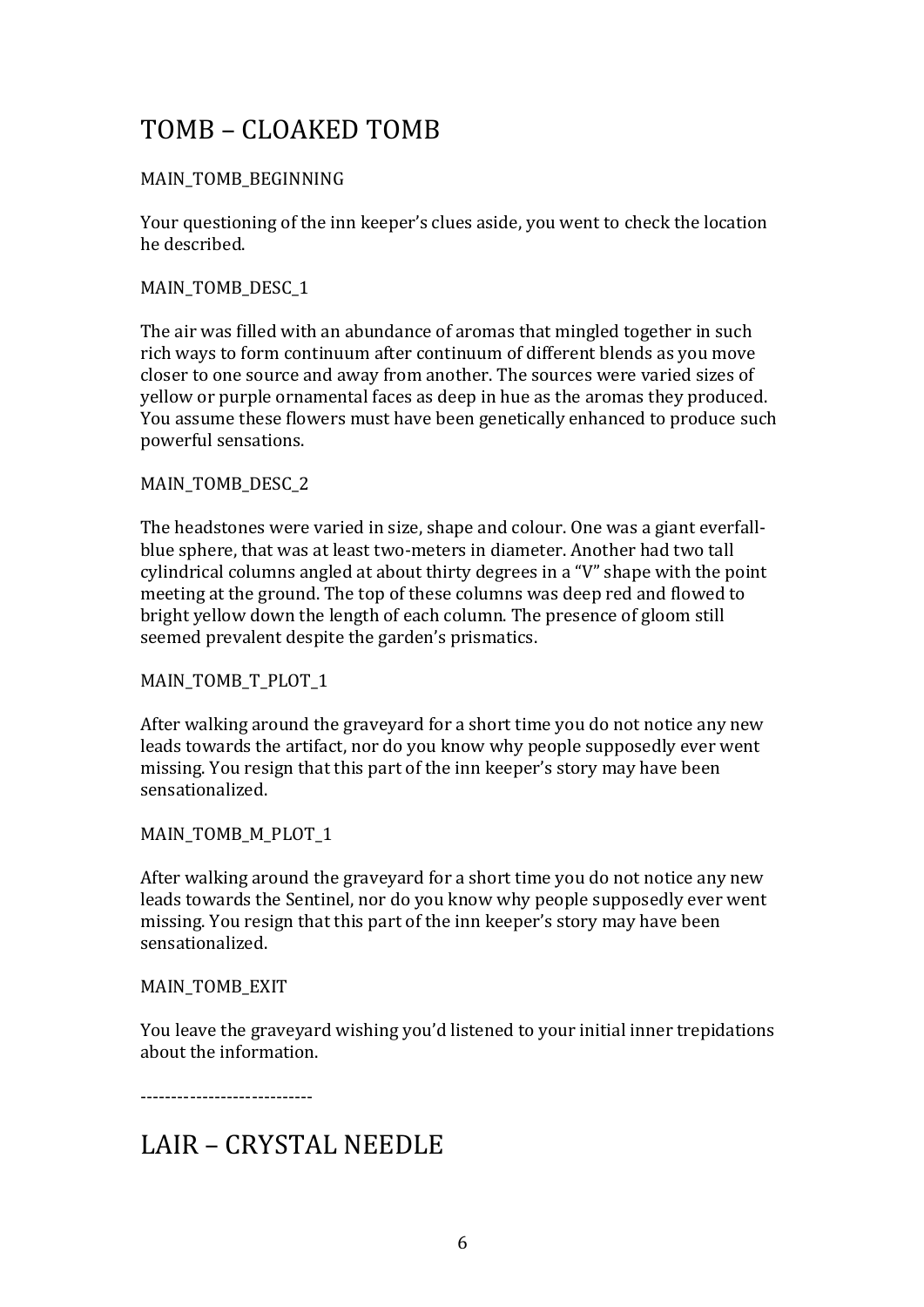#### MAIN\_LAIR\_BEGINNING

The crystal needle tower would surely provide some progress.

#### MAIN\_LAIR\_DESC\_1

Just outside the needle, the ground was ashen and scorched. No plant-life grew in a radius of between fifteen to twenty meters from the glassy walls. The glassy walls were not glassy at all for one moment they would be solid, opaque and textureless and another they would be translucent and misty. From the outside, the entire building phased into and out of existence at a slow rate not noticeable in a moment's glance. When shifting out, the translucent walls showed nothing of the insides of the structure.

#### MAIN\_LAIR\_DESC\_2

Inside the main door was a large clear helix stairwell that went up one storey and then ended. A pulpit for a from-memory preacher. A few further meters and the light had dimmed beyond requirements for vision. You'd seen this clear material before and knew it was a world-builder fabrication. It was made of a highly malleable, clear plastic, with some amazing properties. It had an enormous tensile strength and running different microcurrents through it could reshape it to many different solid states. These states could be set into its molecular memory.

#### MAIN\_LAIR\_TM\_PLOT\_1

No surface inside or in the surrounding area of the needle had any controls to access.

#### MAIN\_LAIR\_EXIT

Seeing no immediate solution you decided to think back to this dark staircase if progress in the needle was required later.

-----------------------

## DUNGEON – RESEARCH FACILITY

#### MAIN\_DUNGEON\_BEGINNING

You'd come across the entrance to one section of the research facility while exploring the town.

#### MAIN\_DUNGEON\_DESC\_1

The underground passageways twisted and turned like a human-sized ant nest. Many LED lights and control surfaces were accessible. Like underbelly sewage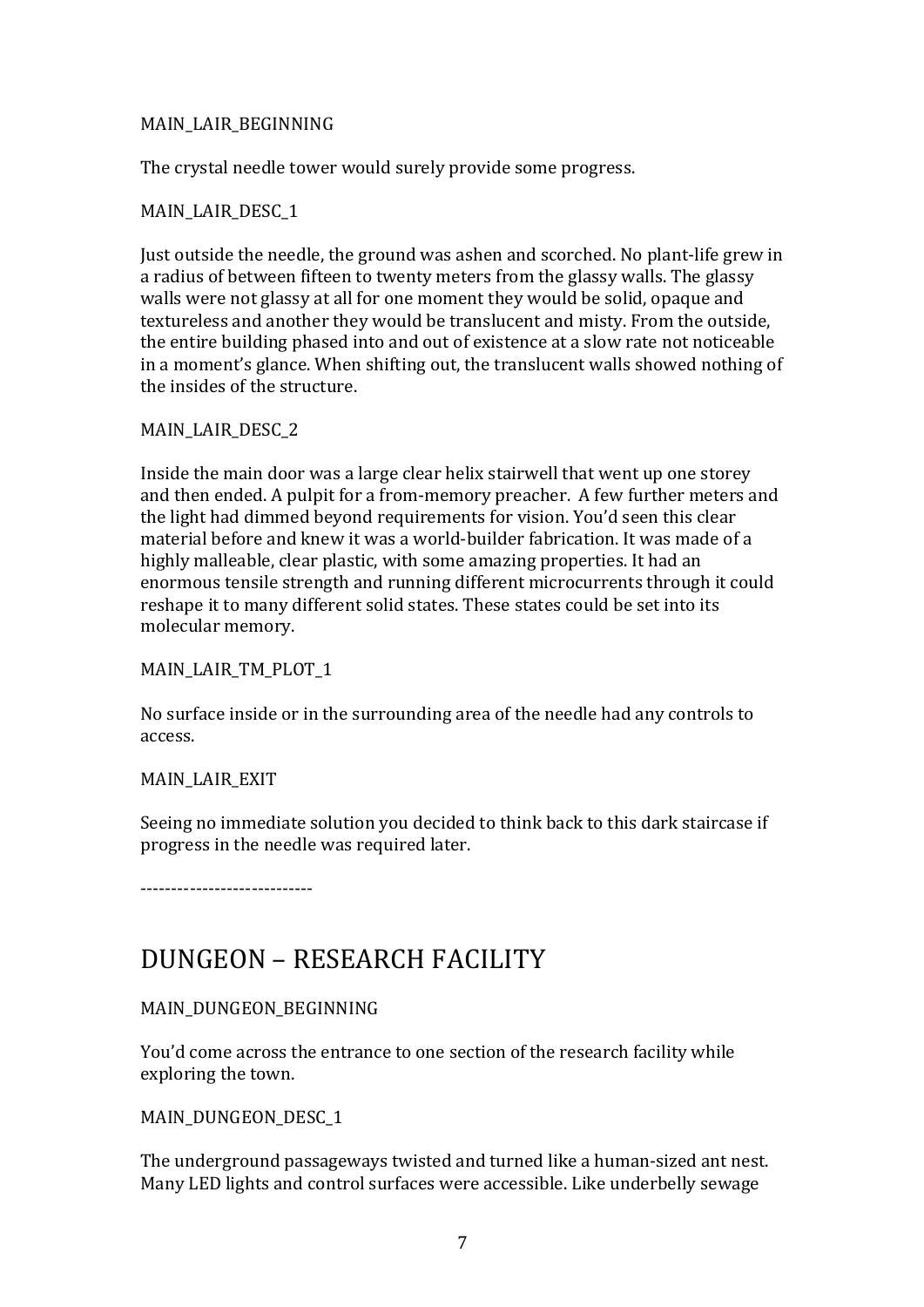systems where rats once ruled humans now did their research in their own scientific underworld. The confusion of this world was in quite stark contrast to the tranquility of the town above. Any tourist would claim this a shadow on the idyll of the surface, the adventurer however only sees light.

#### MAIN\_DUNGEON\_DESC\_2

A hive of activity, it seemed like more than double the town's population were here underground. Bleeps and Bloops could be heard from the many drone assistants that followed their human or carried out errands on their own.

#### MAIN\_DUNGEON\_T\_PLOT\_1

You find it difficult to know where to start. Nobody seems phased by your presence. They're too busy to be phased! While trying to avoid the hustle, from within a large opening down one of the more deserted tunnels you are asked "What do you seek". Turning around you find you are still alone. After combining this information with the unusual intonations in the sentence you realize it was a computer system's voice protocol, probably activated by your proximity. You respond that you are searching for a world-builder artifact. The wall replies "Yes, useful." "I am small yet my mouth is wide, I will trade you piece-of-mind for minding your peace, who am I?" You gamble... then hesitate, on a correct answer the computer may open the way, however an incorrect answer may bar your voice signature forever. Time, for computers, is not as it is for humans. Their days are short, and their memory is infinite!

#### MAIN\_DUNGEON\_M\_PLOT\_1

You find it difficult to know where to start. Nobody seems phased by your presence. They're too busy to be phased! While trying to avoid the hustle, from within a large opening down one of the more deserted tunnels you are asked "What do you seek". Turning around you find you are still alone. After combining this information with the unusual intonations in the sentence you realize it was a computer system's voice protocol, probably activated by your proximity. You respond that you wish to battle the Sentinel. The wall replies "Yes, useful." "I am small yet my mouth is wide, I will trade you piece-of-mind for minding your peace, who am I?" You gamble... then hesitate, on a correct answer the computer may open the way, however an incorrect answer may bar your voice signature forever. Time, for computers, is not as it is for humans. Their days are short, and their memory is infinite!

#### MAIN DUNGEON EXIT

You don't want to risk the wrong answer so you move away to muse on the question.

<mark>.........................</mark> <mark>-------------------------</mark>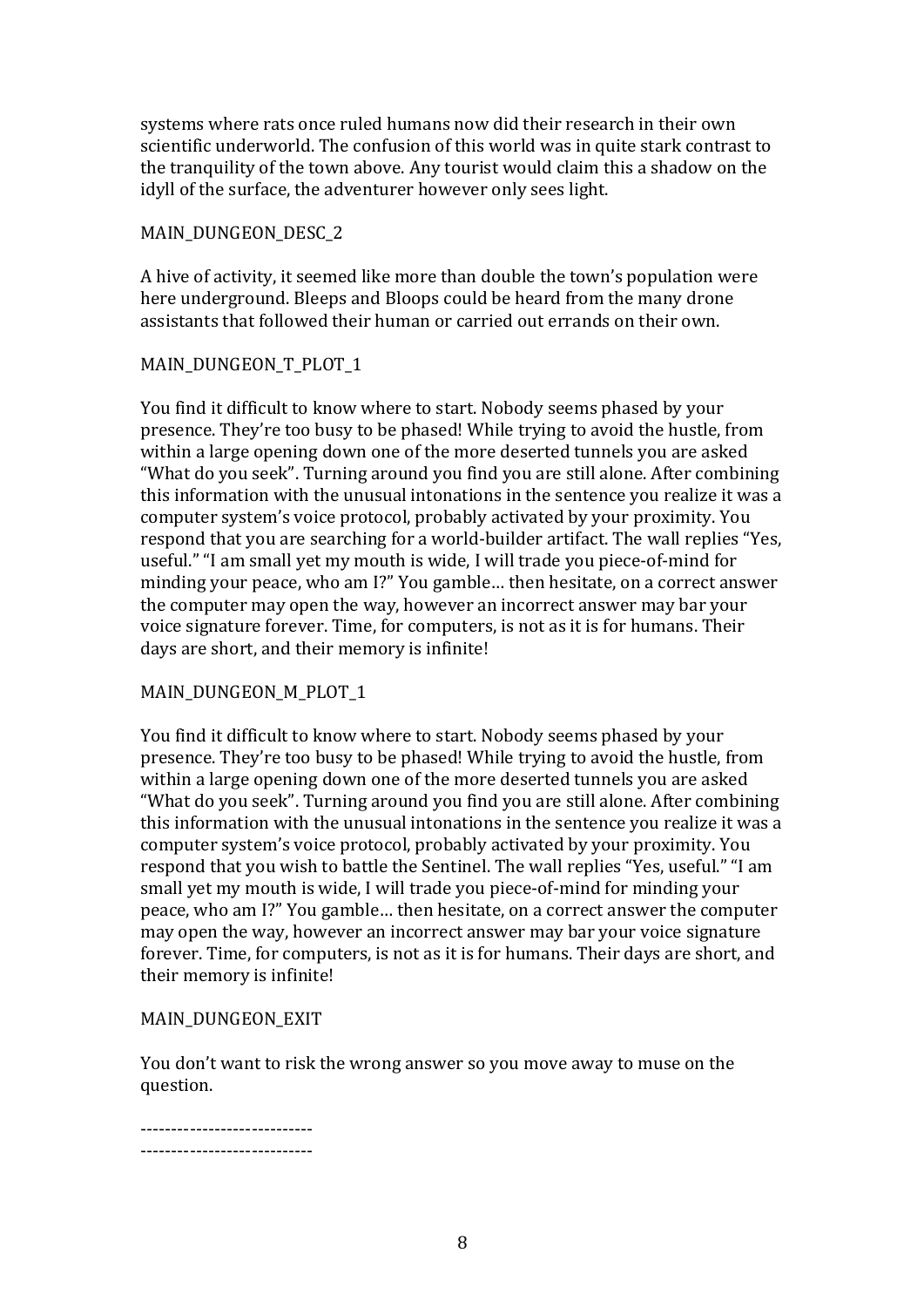## Endings

<mark>-------------------------</mark> <mark>-------------------------</mark>

## TOMB – CLOAKED!TOMB

#### END1\_TOMB\_ BEGINNING

You felt like you gave up too easily on the graveyard area so decide to head back.

#### END1\_TOMB\_MIDDLE

A few minutes later you wander into a corner of the yard that has very few monuments. Each one is a deep purple and no flowers populate this area. Wandering further up the row a great purple stoned tomb appears right in front of you. This town seems to be full of things that wander, which shouldn't. Above the entrance was a very short memorial: "Though you are no longer seen, you are always still here". You wonder whether perhaps this is not just a figurative message, but a literal one too. Many world-builder objects of high value or purpose had been found hidden behind cloaking fields. Perhaps this was the tomb of an actual world-builder or at least the memorial to them, cloaked in a mark of high respect for the departed. It was also possible that this was a vault of possessions or perhaps a tribute to the life's work of this being. A soft blue light could be seen deep inside the large open doorway which entered the tomb. Just inside there was a stairway which descended further into the flowing blue light. You submerge into the blue light and descend the staircase.

#### END1\_ALL\_END

About one minute later the stairway stops. You see it!

-------------------------

## LAIR – CRYSTAL!NEEDLE

END1\_LAIR\_BEGINNING

You must have missed *something*. You decide to give the Crystal Needle a more thorough look.

#### END1\_LAIR\_MIDDLE

Built by the world-builders it must be a very likely place to find something else of world-builder origin. You take a few steps up the clear stairway. Gaining a flight you look back down through the clear stairs. From this angle they appear to not exist and your human instincts fill you with a momentary vertigo causing you to clutch the handrail in counter. Suddenly the section of the stairway you were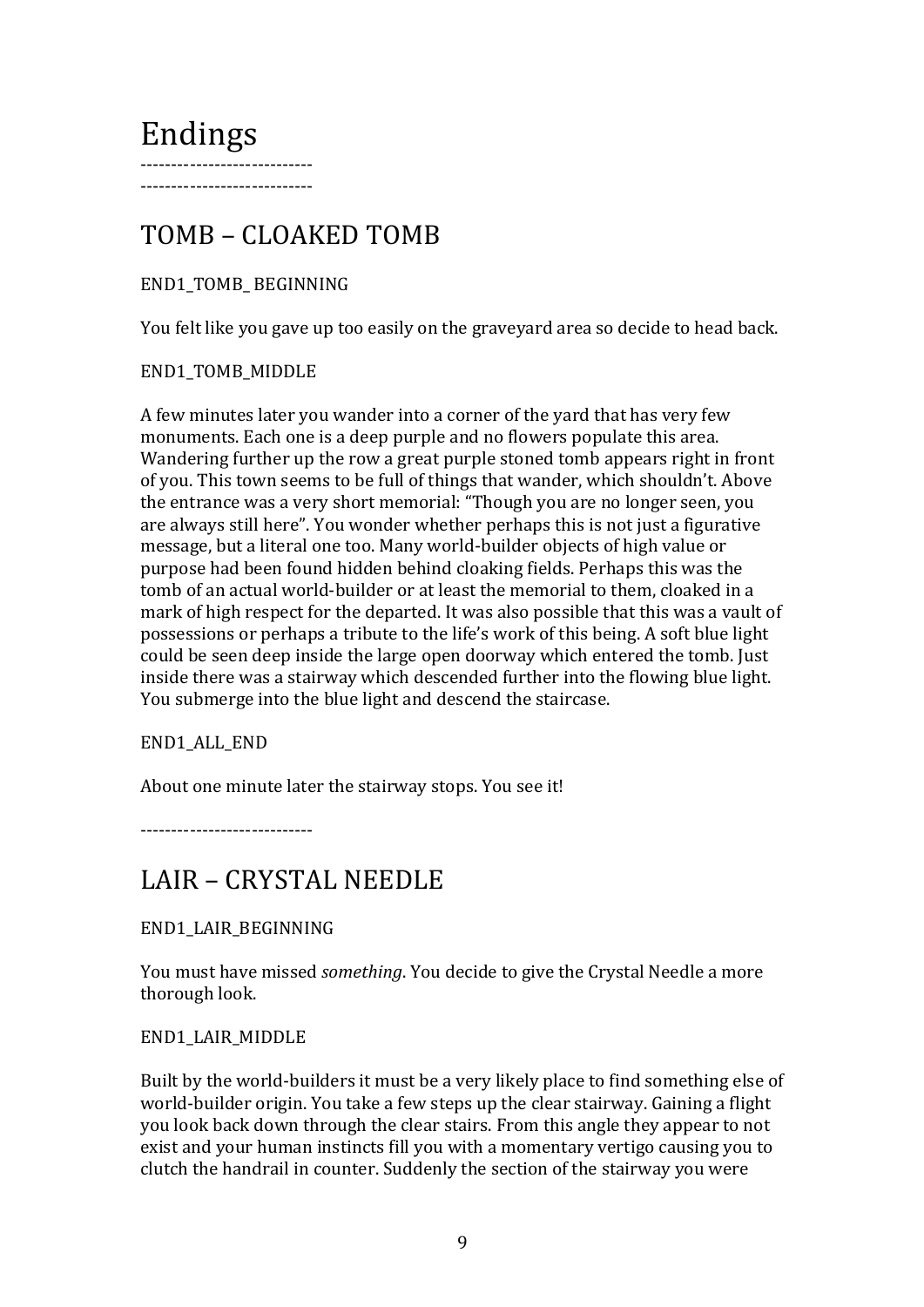standing on starts to rush upwards, helixing into the darkness. You hold on tighter but the stairway moves faster. In the rush you notice that the light from the bottom has also followed you up and you see a thin strand at the top of the shifting staircase. The clear headedness you'd gained from visiting Sanctuary allowed you to match this situation to that of a past memory. You'd seen how touch could affect this material before. Holding the handrail is giving the structure enough current to change form, therefore, the stairs weren't actually moving upwards, they were transforming and producing their apparent movement. Fighting the instinct to hold even tighter you release your grasp slightly and the stairway moves at a steadier pace.

END1\_ALL\_END

About one minute later the stairway stops. You see it!

5555555555555555555555555555

## DUNGEON – RESEARCH FACILITY

#### END1\_DUNGEON\_BEGINNING

Sanctuary! That was the answer to the riddle! You headed back to the door within the research facility.

#### END1\_DUNGEON\_MIDDLE

Arriving at the deserted passageway with the opening you pronounce "Sanctuary". A low frequency hum emerges from the background noise of the active facility. The hum changes pitch, first higher, then lower, then a final deep throb as the whole wall of the alcove slides upwards into the ceiling. Inside, a blue light accompanies a staircase that tunnels down further into the depths of the facility. You wondered how many people may have found this passage recently. The long retired religious practice and the general preoccupation people had with their own lives meant that most may not be familiar with the practices of sanctuary in this town. Though the riddle was quite simple, you thought that the lack of enthusiasm in Sanctuary here may make this passage a lost relic. You follow the blue light and descend the staircase.

#### END1\_ALL\_END

About one minute later the stairway stops. You see it!

5555555555555555555555555555

## **DISCOVERY**

END2\_DISCOVERY\_T\_PLOT\_1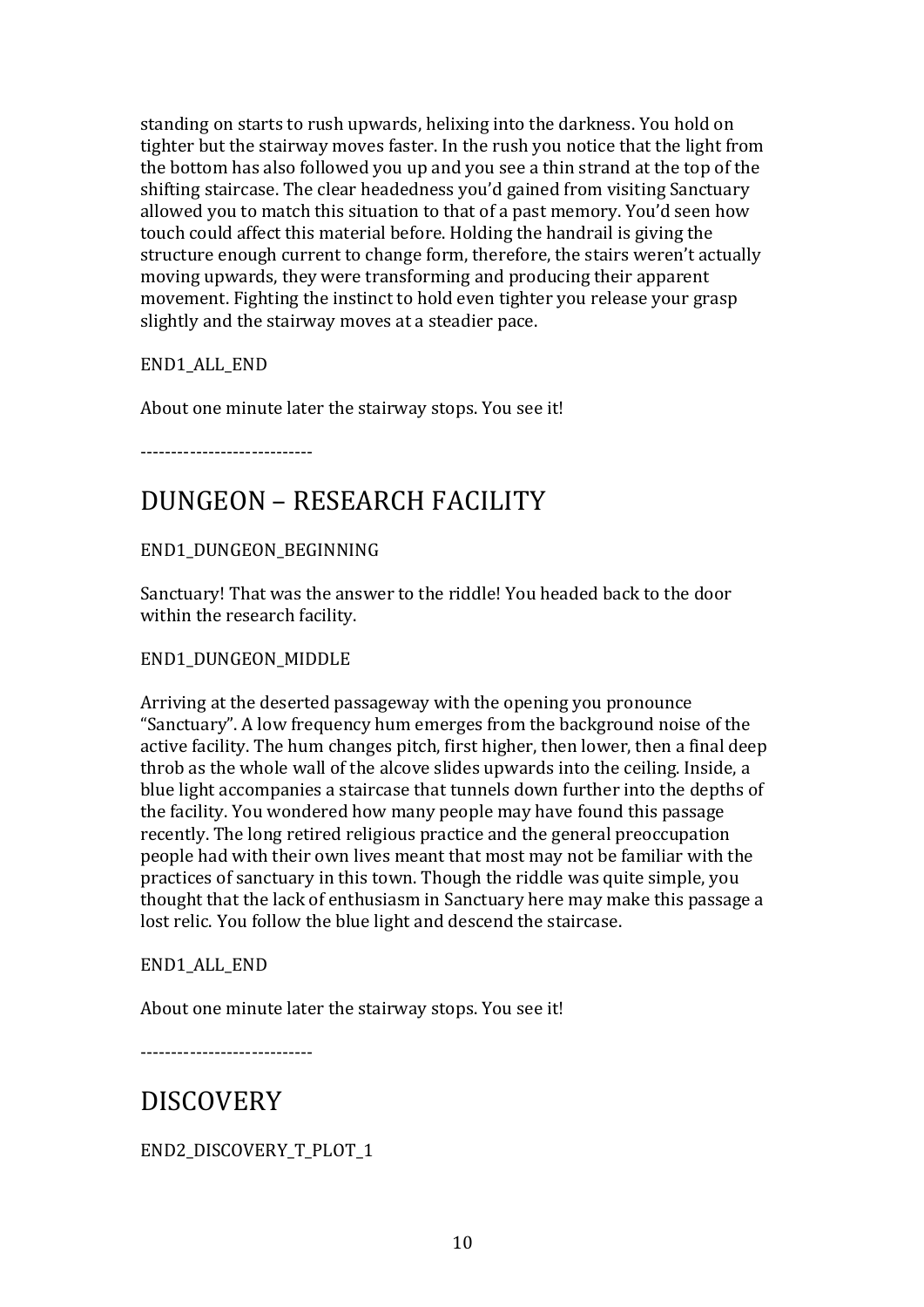The small orb nestled inside an alcove in the wall produces a soft yellow light that complements the blue following lights of the staircase. This must be the artifact!

END2\_DISCOVERY\_T\_PLOT\_2

You walk closer to the orb and the yellow light begins to pulsate. As you reach out to touch it, several beams of yellow light track your hand and, by this light, connect it to various places around the wall of the room.

END2\_DISCOVERY\_M\_PLOT\_1

A large white rock in the center of the room with pulsing blue circles evenly spaced around the central, wider horizontal plane. Was this the Sentinel?

END2\_DISCOVERY\_M\_PLOT\_2

Edging over towards the rock the pulsing quickens and the rock begins to change shape. Four arms fold out from the shape and each pulsing light circle extends on a long slender limb. A blue light beam connects the left side of your chest to the center of one of the now extended circles.

5555555555555555555555555555

## ESCAPE / BATTLE

END2\_ESCAPE\_T\_PLOT\_1

From all around you hear a mid-range alto hum that slowly starts to glissando upwards. After scaling three octaves a shrill burst white noise commingled with electrical crackle accompanies a rich heavier yellow light aimed directly at your hand. You flinch! The artifact was trapped! The first spark was just a shock, the second, two seconds later, hurt! This had escalated fast. The computer responsible probably thought it had given eons for the appropriate concession.

END2\_ESCAPE\_T\_PLOT\_2

You pick up the artifact and roll it into your hands. The floor starts to vibrate while enormous bass throbs pulse the air breaching the pain threshold of your human ears. The wall laser's glissando plus accent gestures, continue percussing your limbs, making any getaway progress negligible. Any adventuring instinct was wholly deprioritized as you grasp for any hope of defense or escape. You do not want to find out how far this machine will go to protect the artifact. The stairs provided no line of sight for the lasers and inverse squared whatever distance you managed against the bass throbbing. Aiming directly for the stairs you run!

END2\_ESCAPE\_M\_PLOT\_1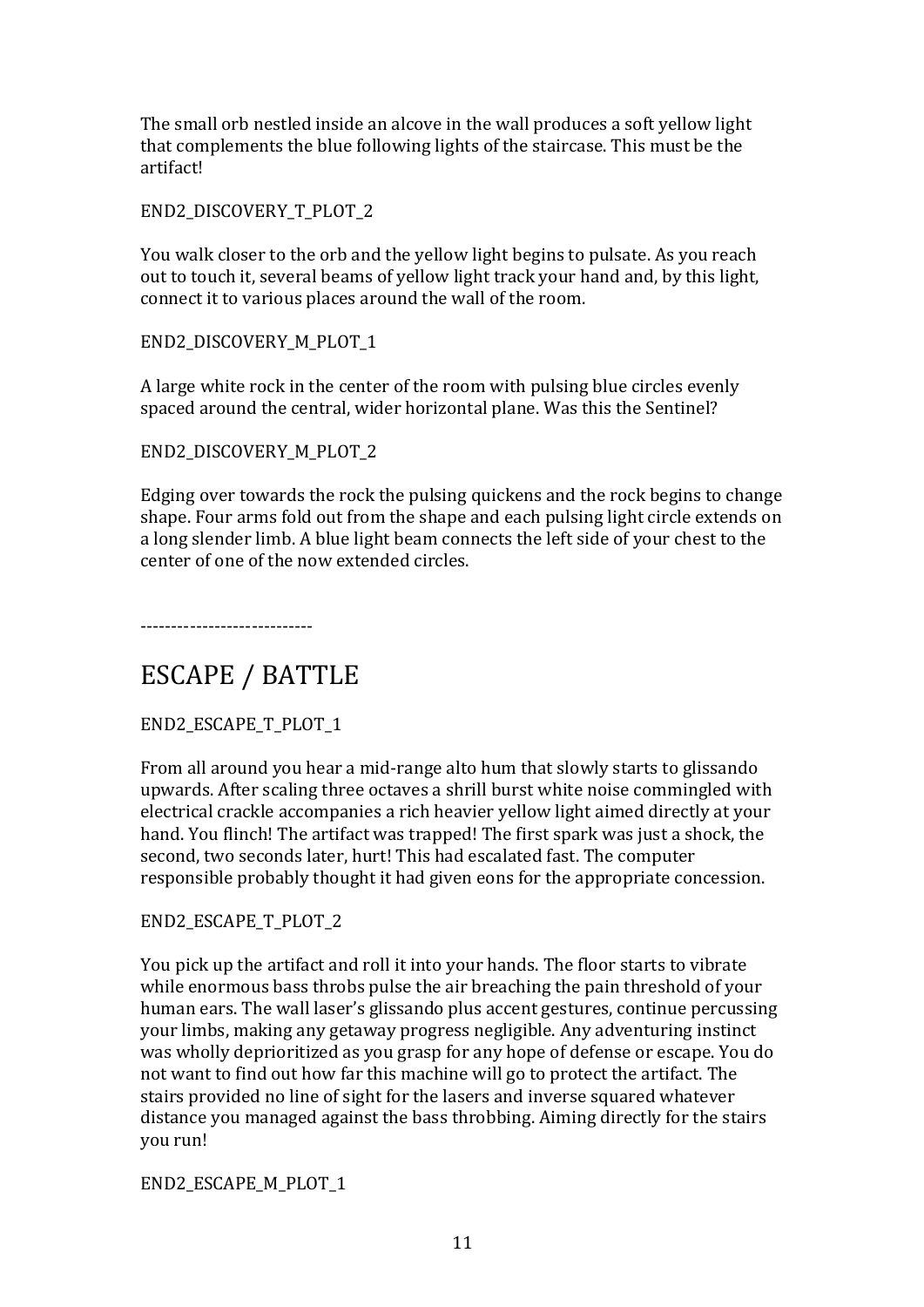From the limbed rock you hear four mid range pulses at different pitches that slowly start to accelerate. After changing from pulses at five hertz to just above twenty the four pitches converge on a single perfect fifth, quickly shift down by an octave and explode with a massive flare of heavy blue light which thumps your chest hard. The sentinel was attacking! If the first spark was a punch, the second, two seconds later, knocked you to the ground sliding several meters back! This foe was beyond you.

END2\_ESCAPE\_M\_PLOT\_2

An enormous mass of noise made up of hundreds of individual sounds with familiar speech formants blanketed the room. The wordless voices howled at you while the main laser continued to accelerate and punctuate the sonic net. Aiming straight for the stairs you run! You are hit two more times in the back. Being ready for the punch, the third didn't knock you down although the increasing power of the fourth drives you into the floor regardless of readiness. You do not want to find out how far this machine will go to causing you pain. The stairs provided no line of sight for the lasers and inverse squared whatever distance you managed, against the voice wall.

-----------------------

## DEATH

END3\_DEATH\_T\_PLOT\_1

Meters away from the stairs a final crushing blow hits you straight in the back of the head and you are knocked out. The artifact's protection systems were final. Your last senses are of the slow, descending, diminishing whirrings of the defense mechanisms.

END3\_DEATH\_M\_PLOT\_1

Meters away from the stairs a final crushing blow hits you straight in the back of the head and you are knocked out. The Sentinel's wrath was final. The voices disperse into the air as your vision fades to black.

#### END3\_DEATH\_END

You never made it back to town. Perhaps somewhere in the multiverse there is another you. Maybe it is there that your quest will be fulfilled.

5555555555555555555555555555

## VICTORY

END3\_VICTORY\_T\_PLOT\_1